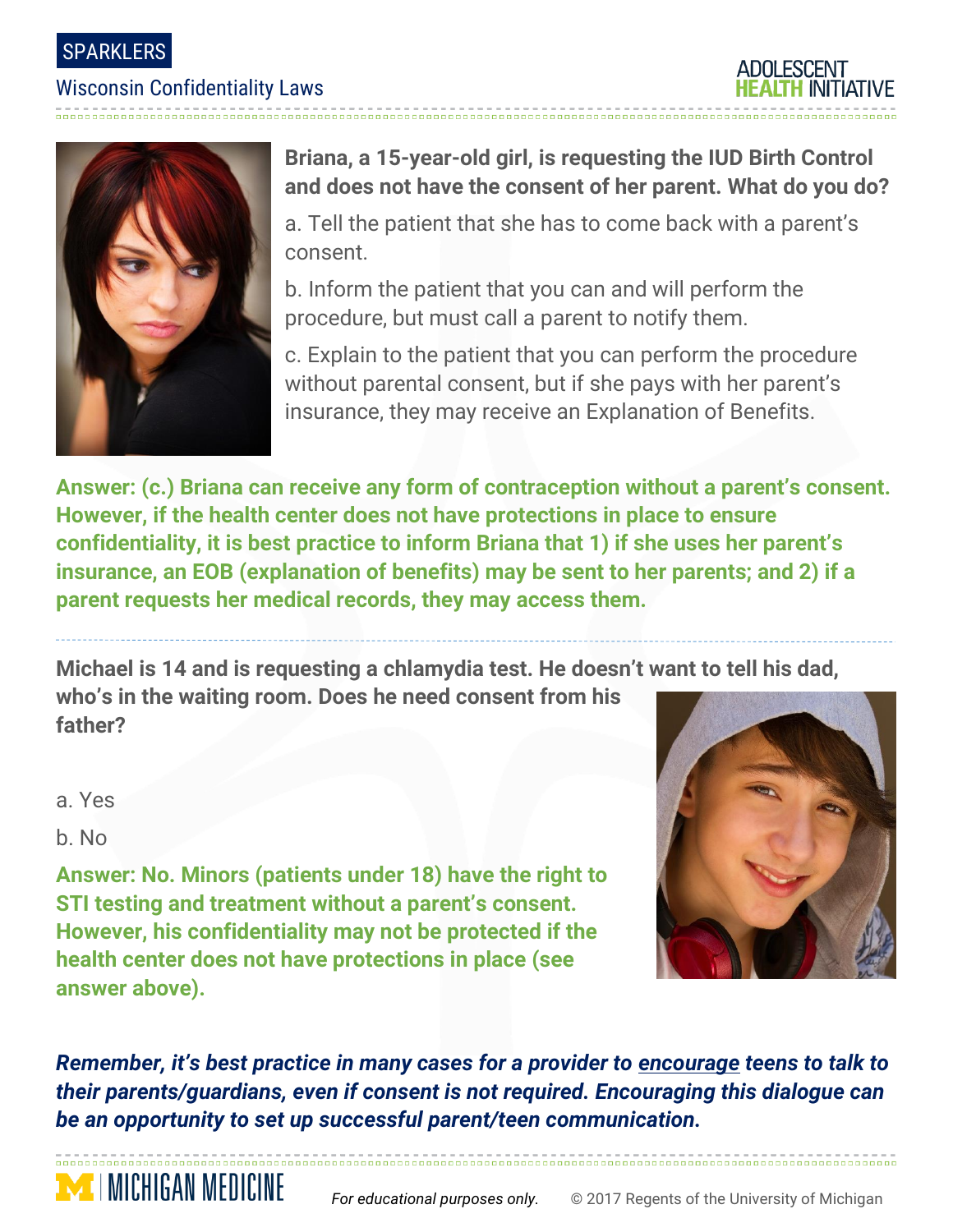**SPARKLERS** 

### Wisconsin Confidentiality Laws





**Jade is 16 years old. Can she receive a pregnancy test AND prenatal care without informing her parents?**

- a. Yes
- b. No

**Answer: Yes. Patients under 18 have the right to receive pregnancy testing and prenatal care without parent/guardian consent.**

## **Which of these options below do not require parental consent?**

- a. HPV vaccine
- b. ADHD medication for a 13 year-old
- c. Inpatient mental health treatment
- d. Depo Provera contraceptive shot

**MENGAN MEDICINE** 

**Answer: (d.) Depo Provera contraceptive shot. All other options require a parent's consent.**

*Remember, it's best practice in many cases for a provider to encourage teens to talk to their parents/guardians, even if consent is not required. Encouraging this dialogue can be an opportunity to set up successful parent/teen communication.*